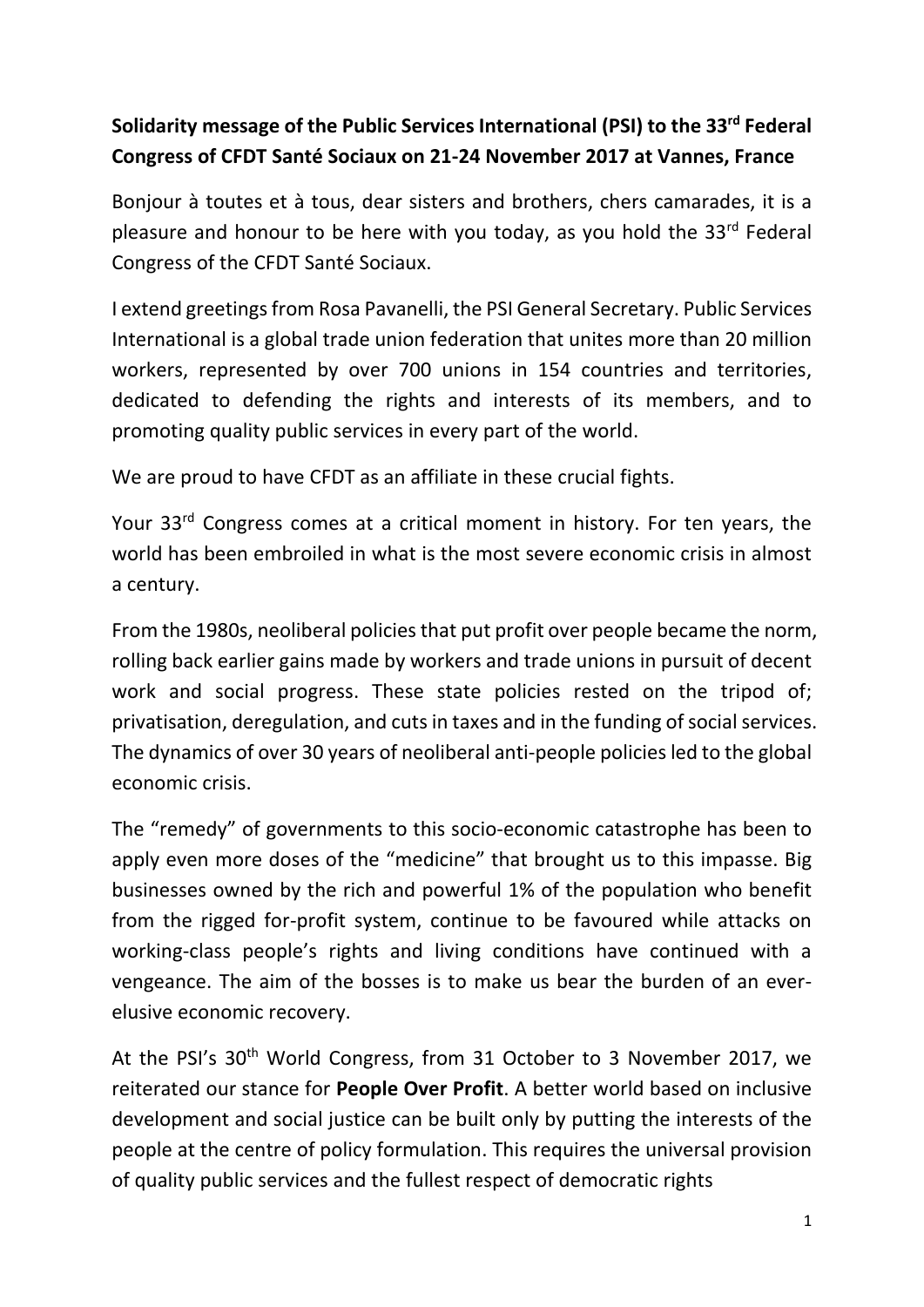PSI was formed on 25-27 August 1907. This was at an earlier period of rampant economic liberalism. *Laissez-faire* economic policies were the norm. Working conditions were terrible, and living conditions were no better. But, there was an expansion of public services. City administrations across Europe, which were run by liberal politicians, were forced to take, first utilities, and then infrastructure, into common ownership because of the inefficiencies of private ownership and delivery of services.

Work was accorded some level of dignity and security of employment was considered a worthwhile aim by policy-makers. Workers and trade union rights were respected within a context of social dialogue. Social protection was institutionalised. Quality public services were pivotal to establishing this milieu of relative economic and social justice which prevailed for three decades after World War II.

Public health in particular was given the priority it deserved, with the setting up of the World Health Organization immediately after the war, to coordinate and direct international public health. In its constitution, it declared "the enjoyment of the highest attainable standard of health" a fundamental human right. States and governments across the world upheld the realisation of the right to health as a cardinal point. And they recognised the health workforce was the backbone for achieving this aim.

While inequalities did not disappear, the lives of working-class people stopped being simply "short, brutal and brutish", not the least in the more developed countries of the world. More people from poor working-class homes could not only access better health and social care services, they could also dare to aspire for a better place in the world, so to speak. The doors of educational institutions, up to the tertiary level were open to many. And a more humane world appeared ensured for humankind.

The situation today is a far cry from that earlier era of optimism, which the British film-maker Ken Loach described as *The Spirit of '45*. More than 1 billion people live in poverty and have no access to drinking water, while 2.6 billion have no access to sanitation. Wars, internal conflicts and climate change continue to claim tens of thousands of lives, leaving millions more in utter misery. Health workers pay with their lives for being at the forefront of the fight against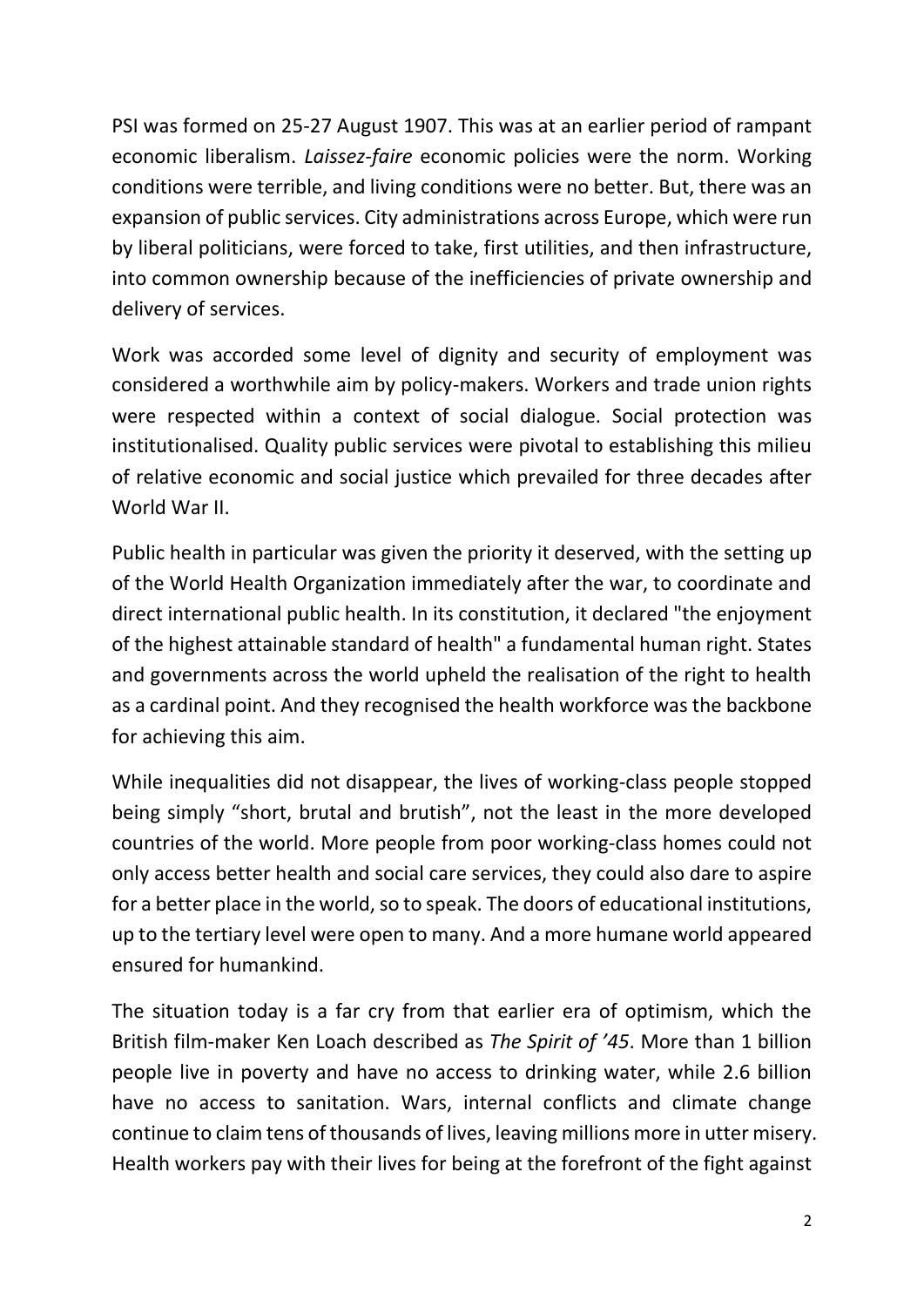natural, man-made, and epidemiological disasters, often working without adequate protection or remuneration as the Ebola, Zika and MERS outbreaks have recently demonstrated. Overworked, with shortages of staff in proportion to populations, contracting work-related illnesses as hazards, health workers' sacrifices continue – and are taken for granted.

Even in the richest of countries, like France, health workers are called on to sacrifice their well-being while caring for others. The pressures on national health systems are huge, and, regrettably, too often, health workers are made to suffer. And, when health workers suffer, patients don't get the level of care they deserve.

But, there is still cause for hope. The current state of the world is not ordained. We, as human beings make the world we live in. It is true that the 1% who have remoulded the world in the image of their profit-driven monstrosity have power. But ultimately, power belongs to the people. As trade unions, we are the most representative organs of working-class people. We give our members voice and visibility, when we wield our collective power together with demands and ceaseless organising. And as unions of workers delivering public services, we are a veritable bridge between the workplace and our communities.

More than ever before, we are duty-bound to argue for the primacy of people and our planet earth, over and above the ephemeral lucre of profit. And we must utilise every opportunity to do this, with the armour of facts and figures, and an unquenching spirit of commitment to social justice. We are glad that this perspective which informs PSI's practice, is self-evident in the work of the CFDT-Santé Sociaux.

PSI served as the voice of workers and in defence of public services on the United Nations' Secretary General's *Commission sur l'Emploi en Santé et la Croissance Economique*, last year. Rosa Pavanelli, the PSI General Secretary was a member of this Commission, which was co-chaired by President François Hollande of France and President Jacob Zuma of South Africa. With inputs from our affiliates across the world, including the CFDT, she played a significant role in winning the argument that expenditure on the health workforce is an investment and not merely burdensome costs, as liberal economists have posited to justify inhumane cuts in state funding of health and social services.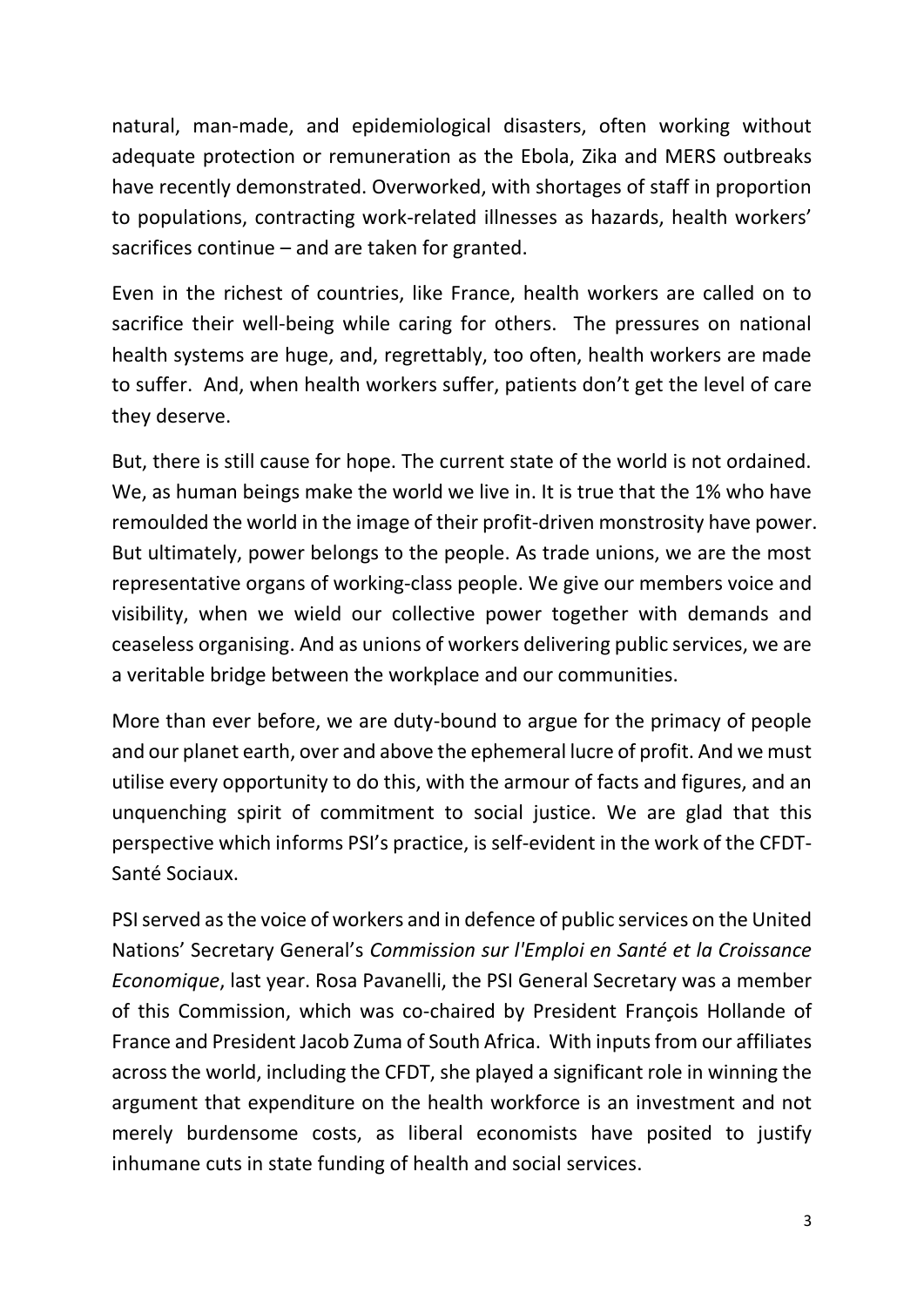CFDT has equally backed up the call for enhanced funding of human resources for the health and social services sector, with the presentation of its safe and effective staffing for health on 2 October this year.

The major task before us now is to build a momentum of public opinion around our campaign for people over profit, that will ensure "the enjoyment of the highest attainable standard of health" for all. It will entail our building the membership base of our unions. We are many and the bosses are few. And in the unity of our numbers we find strength. It will also require our forging alliances and coalitions were necessary with civil society organisations and the communities we serve. The solidarity thus unfurled would provide the sails of our struggle with winds that take it forward. We need to build and maintain the political will, at local, national and global levels. This political pressure must start in our workplaces and extend throughout our communities. And, we must guard against the false promises of privatisation, which only serve to drain funding into the pockets of the planet's élite.

The PSI Right to Health global campaign helps to bring us together, as health workers in different countries. We stand together for a better world with health for all. From Australia to Argentina, South Korea to South Africa, Brazil to Botswana, Germany to Guyana we are united, learning from each other's specific struggles and promoting common demands to: curb the might of multinational corporations, re-municipalise privatised public services, enthrone tax justice, promote gender equality, improve funding and democratic governance of social services delivery and for universal quality public health care.

In conclusion, I invite you to subscribe to the [Right to Health](http://www.world-psi.org/fr/droit-la-sante-numero-03-2017) newsletter for regular updates on the PSI Human Right to Health campaign with CFDT as a leading union in this struggle of working-class people in France and globally, for a better world that we can bequeath to coming generations. And permit me to say, as a member of this union, I look forward to this as I wish the Congress-insession fruitful deliberations.

## **Baba AYE**

*Policy Officer Health and Social Services*